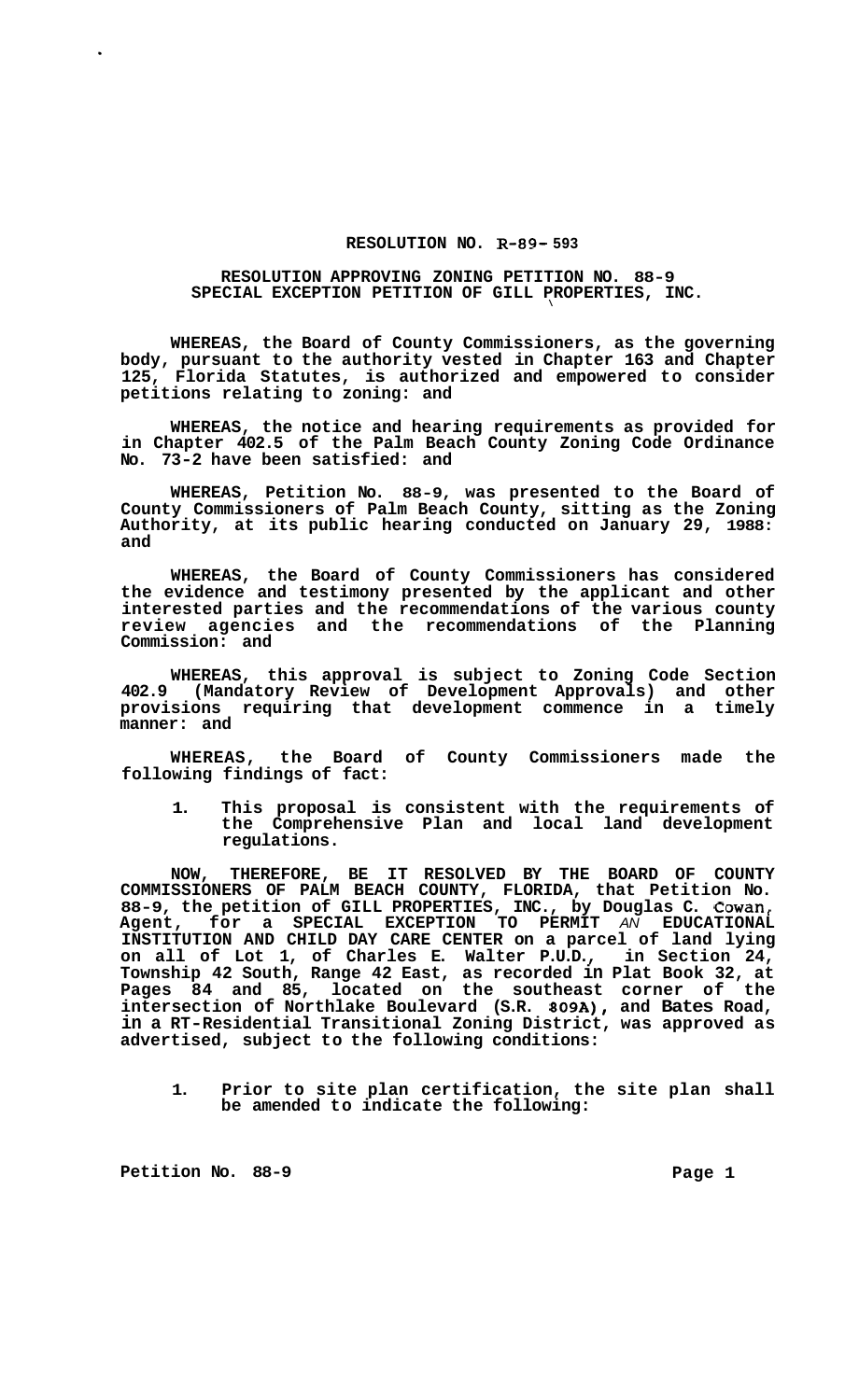- a) The quantity, type and size **of** pines to be preserved
- b) Relocation of the dumpster to where the handicap stall is proposed on Exhibit No. **3**
- c) Relocation of the handicap stall to a location with accessibility to the front entrance of the building
- d) **A** five foot fence enclosure around the dumpster
- e) Relocation of the sabal palms located on the northeastern corner of the building **15** feet eastward, or additional vegetation installed t screen the dumpster from the outdoor play area
- **2.**  Prior to issuance of a Certificate of Occupancy, the petitioner shall install upgraded landscaping along the west, south and eastern property lines to include native canopy trees **10-12** feet in height, spaced a maximum of **20** feet on center. Hedge material along the western property line shall be increased to **36** inches high and spaced **24** inches on center.
- **3.**  The petitioner shall install a *6* foot high wooden slat fence around the outdoor play area,
- **4.**  The petitioner shall preserve and incorporate all existing slash pines on site which are not located in the building footprint or vehicular use area.
- *5.*  The Day Care Center shall be limited to a maximum of **127** students. *<sup>I</sup>*
- *6.*  The developer shall retain the stormwater runoff in accordance with all applicable agency requirements in effect at the time of the permit application, However, at a minimum, this development shall retain onsite three **(3)** inches of the stormwater runoff generated by a three **(3)** year-one **(1)** hour storm as required by the Permit Section, Land Development Division. The drainage system shall be maintained in an acceptable condition as approved by the County Engineer. In the event that the drainage system is not adequately maintained as determined by the County Engineer, this matter will **be** referred to the Code Enforcement Board **for** enforcement.
- *7.*  **The** property owner shall convey for the ultimate rightof-way of Northlake Boulevard, *80* feet from centerline (approximately an additional *20* feet) within **90** days of the approval of the Resolution approving this project **or** prior to issuance of the first Building Permit,

Petition No. 88-9 **No. 88-9** Page **2**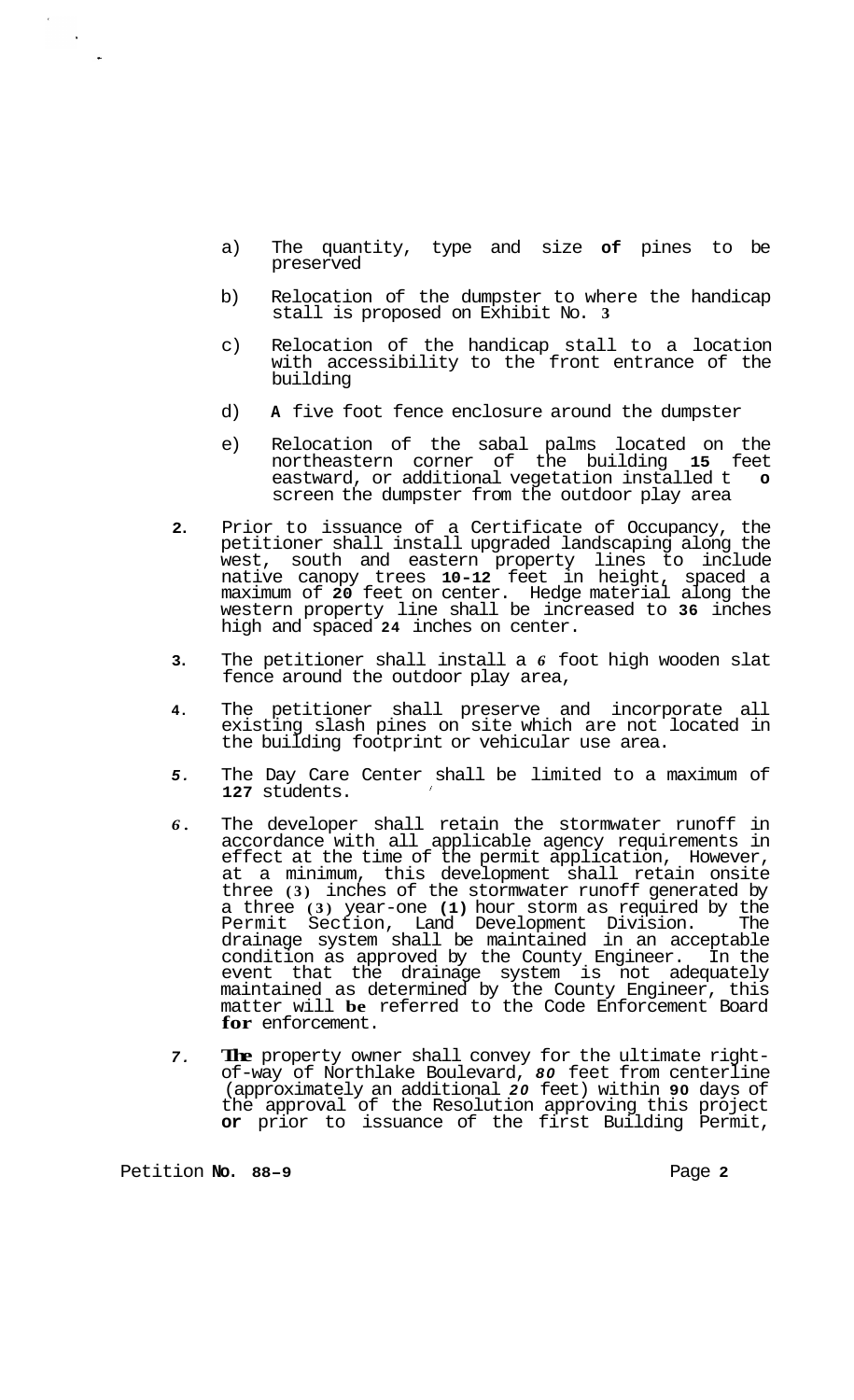whichever shall first occur. Limits **of** the right-of-way shall extend from North Bates Road to North Virginia Avenue.

- **8.** The property owner shall construct:
	- a) left turn lane, east approach on Northlake Boulevard as a three lane section from a point of 150 feet east of the project's entrance road to Bates Road plus the appropriate paved tapers, subject to approval by the County Engineer in accordance with minimum County road construction standards.
	- b) Bates Road from Northlake Boulevard south to the project's south property line local road standards minimum **2-10** travel lanes concurrent with onsite paving and drainage improvements.
- **9.** The property owner shall pay a Fair Share Fee in the amount and manner required by the "Fair Share Contribution for Road Improvements Ordinance" as it presently exists or as it may from time to time be amended. The Fair Share Fee for this project presently is **\$13,341.00 (498** trips **X \$26.79** per trip).
- **10.** Since sewer service is available to the property, septic tank shall not be approved for use **on** the property.
- **11.** Because water service is available to the property, a well shall not be approved for potable water **use.**
- **12.** Hours of operation shall be limited to **6:30 A.M.** to *6:30* **P.M.** Monday through Friday.

Petition No. 88-9 **Page 3 Page 3**